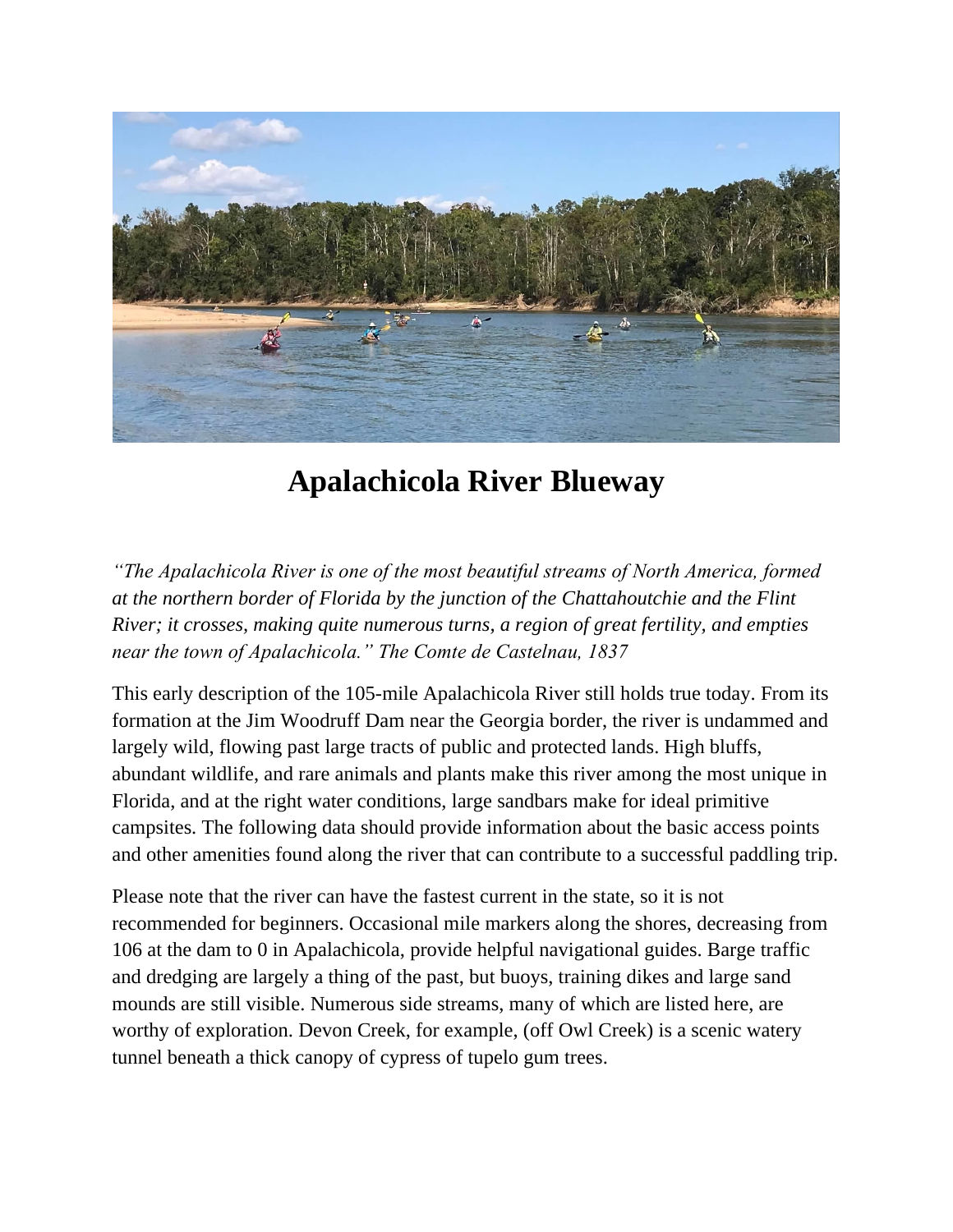One recommended side trip is to explore the Chipola River Dead Lakes area. This is a wide swampy area of both dead and living cypress trees originally formed by a naturally occurring levee that backed up the Chipola River. The area has stunning primeval beauty. From the Apalachicola River, it can be reached by taking the Chipola River cutoff just after Gaskin Park in Wewahitchka. After three miles, take a right onto the main channel of the Chipola River. A compass and/or GPS is recommended if venturing away from the main channel. GPS coordinates are provided in the data book if paddlers wish to stay at the [Dead Lakes Park](https://www.visitgulf.com/local-listing/dead-lakes-park-rv-campground/) Campground (along a side channel west of the main Dead Lakes area) if open. The campground is about 6 miles from Gaskin Park.

While most of the ramps, campsites and points-of-interest in the data book can be easily spotted along the main Apalachicola River channel, GPS is recommended for finding the entrance to Owl Creek (mile 22) if you want to paddle the 1.5 miles to the Hickory Landing Campground. There are two creek entrances just before Owl Creek—Kennedy and Brushy Creeks—that can cause confusion.

Most sandbars are accessible for camping/rest stops and are within the public domain, although access to land beyond the ordinary high water mark might not be allowed. Please respect private property rights and regulations pertaining to lands managed by [Torreya State Park](https://www.floridastateparks.org/parks-and-trails/torreya-state-park) and the [Nature Conservancy](https://www.nature.org/en-us/get-involved/how-to-help/places-we-protect/apalachicola-bluffs-and-ravines-preserve/) where water access is not allowed.

**Water Levels:** During low to moderate water levels, sandbars for rest stops and primitive campsites are numerous until Sand Mountain (mile 36), whereupon they are less prevalent as the ever-widening river flows past a largely swampy floodplain. Most sandbars are under water during high water conditions. The USGS river gauge at [Chattahoochee](https://waterdata.usgs.gov/fl/nwis/uv?site_no=02358000) should be below 44 feet for best paddling and camping conditions; the [USGS gauge at Blountstown](https://waterdata.usgs.gov/nwis/uv?site_no=02358700) should be below 7 feet and the [USGS gauge near Sumatra](https://waterdata.usgs.gov/nwis/uv?02359170) should be below 6 feet.

## **For more information about the river and paddling, we recommend the following websites:**

[Apalachicola Riverkeeper:](http://apalachicolariverkeeper.org/) The Riverkeeper is the managing entity for the Apalachicola Blueway and coordinator of the annual [Apalachicola RiverTrek](http://apalachicolariverkeeper.org/rivertrek/) each October.

[Northwest Florida Water Management District:](https://www.nwfwater.com/) Website has several articles about the Apalachicola Basin.

[Apalachicola Paddling Trails System](https://myfwc.com/recreation/lead/apalachicola-river/paddling/) in lower Apalachicola Basin: Nearly 100 miles of wilderness paddling trails on scenic creeks, side streams and small bays.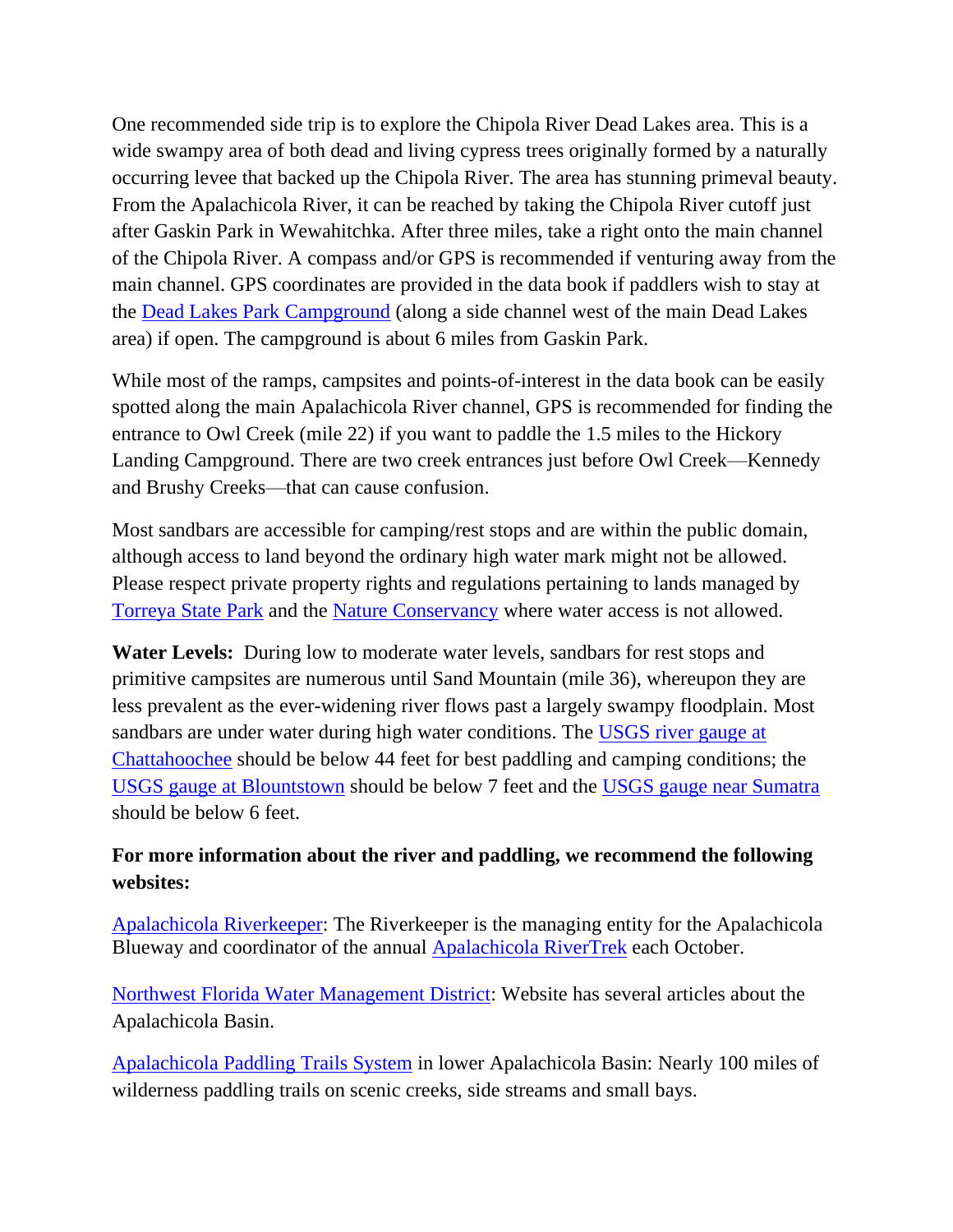[Recommended gear and safety equipment:](https://floridadep.gov/sites/default/files/Recommended%20Gear%20and%20Safety%20Equipment%20for%20Extended%20Trips_1.pdf) This information is primarily for an overnight or multi-day trip on the river.

[Day Trip Paddling Tips and safety information:](https://floridadep.gov/sites/default/files/Day%20Trip%20Paddling%20Tips%20and%20Safety%20recommendations.pdf) This information is applicable for day and overnight trips. Additional [information for long distance trips.](https://floridadep.gov/sites/default/files/Long%20Distance%20Paddling%20Recommendations_1.pdf)

[Wildlife viewing tips](https://myfwc.com/viewing/how/) 

### **Apalachicola River Paddling Data Book**

If paddling downstream, the east side of the river would be on your left and the west side on your right.

| $PC = Primitive \text{ composite}$ | $POI = Point of Interest/landmark$ |                               |
|------------------------------------|------------------------------------|-------------------------------|
| $C =$ Campground                   | $LA = Laundromat$                  | $W = Water$                   |
| $L =$ Lodging                      | $I =$ Internet computer            | $PO = Post Office$            |
| $R =$ Restaurant<br>supermarkets   | $S =$ Shower                       | $G = \text{medium}/\text{lg}$ |
| $B =$ Bathroom                     | $PI = Put-In$                      | $g =$ convenience/camp        |

stores

| <b>River</b><br>Mile # | <b>Type of amenity</b>                                                                                                                      | GPS#<br>(decimal-<br>degrees) | <b>Directions</b>                                                                                                                                                                          |
|------------------------|---------------------------------------------------------------------------------------------------------------------------------------------|-------------------------------|--------------------------------------------------------------------------------------------------------------------------------------------------------------------------------------------|
| 106                    | POI-Jim Woodruff Dam                                                                                                                        | N30.7088<br>W84.8639          | Approach dam with caution                                                                                                                                                                  |
| 105                    | PI, B, W, C-Clyde Hopkins Park; R and<br>g on Highway 90.3 miles from landing;<br>nearest motel 1 mile east on Hwy 90;<br>PO .6 miles east. | N30.7007<br>W84.8575          | In Chattahoochee, turn south off<br>Highway 90 onto River Landing Road<br>just east of the Apalachicola River<br>Bridge. The road will wind down to the<br>landing after a short distance. |
| 105                    | C, L, R, B, W, $g$ —future site of<br>Chattahoochee Landings                                                                                | N30.6913<br>W84.8614          | East side of river; look for dock and<br>sign.                                                                                                                                             |
| 103                    | POI, PI-Abandoned Jackson County<br>Port                                                                                                    | N30.6749<br>W84.8773          | West side of river; marked by large<br>wood loading dock and pilings. Ramp                                                                                                                 |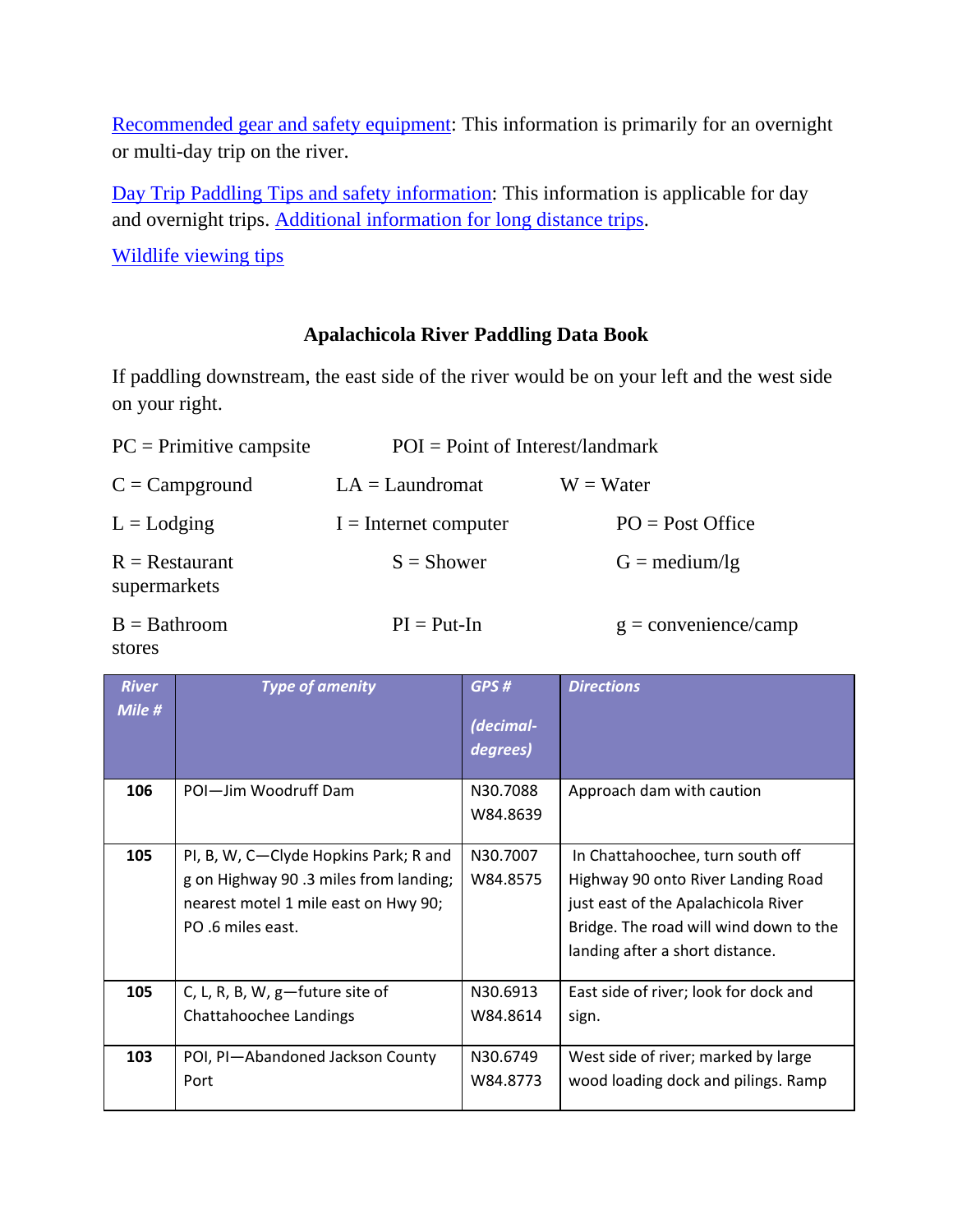|      |                                      |          | on side channel before port.              |
|------|--------------------------------------|----------|-------------------------------------------|
| 103  | POI-Scholz Power Plant               | N30.6687 | West side of river; smokestacks, plant,   |
|      |                                      | W84.8863 | intake canal and outflow visible          |
| 100  | POI-I-10 Bridge                      | N30.6336 |                                           |
|      |                                      | W84.9043 |                                           |
| 100  | PI-Aspalaga Ramp (check with         | N30.6248 | East side of river                        |
|      | Torreya State Park to see if open)   | W84.9030 |                                           |
| 98   | POI, PC (small site)-Aspalaga blue   | N30.6141 | West side of river; can hike to spring    |
|      | springs run                          | W84.9247 | where a large alligator lives             |
| 96   | PC-high sandbar                      | N30.5925 | east side of river                        |
|      |                                      | W84.9462 |                                           |
| 95   | POI-Gregory House/Torreya State      | N30.5786 | East side of river; historic house and    |
|      | Park                                 | W84.9494 | narrow clearing in front of house visible |
|      |                                      |          |                                           |
| 94   | PI, PC-Ocheesee Landing              | N30.5820 | West side of river                        |
|      |                                      | W84.9651 |                                           |
| 90.5 | POI-Sweetwater Creek                 | N30.5253 | East side of river; good flow             |
|      |                                      | W84.9883 |                                           |
| 89   | PI, PC-Redd's Landing                | N30.5197 | West side of river along canal. Great     |
|      |                                      | W84.9942 | river view!                               |
|      |                                      |          |                                           |
| 88   | PI, PC-Harry Donar Landing           | N30.5152 | East side of river                        |
|      |                                      | W84.9914 |                                           |
| 84   | PC-Alum Bluff low sandbar            | N30.4713 | West side of river-may not be visible     |
|      |                                      | W84.9878 | at high water; Alum Bluff across river-   |
|      |                                      |          | no legal access. Higher sandbar a mile    |
|      |                                      |          | upriver on east side and one on west      |
|      |                                      |          | side less than a mile from Bristol        |
|      |                                      |          | Landing.                                  |
| 80   | PI, B, W-Bristol Landing; L, R, PO   | N30.4403 | East side of river                        |
|      | about .6 miles from access road to   | W84.9865 |                                           |
|      | Hwy 20; G another .6 east on Hwy 20. |          |                                           |
| 79   | POI-Hwy 20 Bridge                    | N30.4371 |                                           |
|      |                                      | W85.0010 |                                           |
|      |                                      |          |                                           |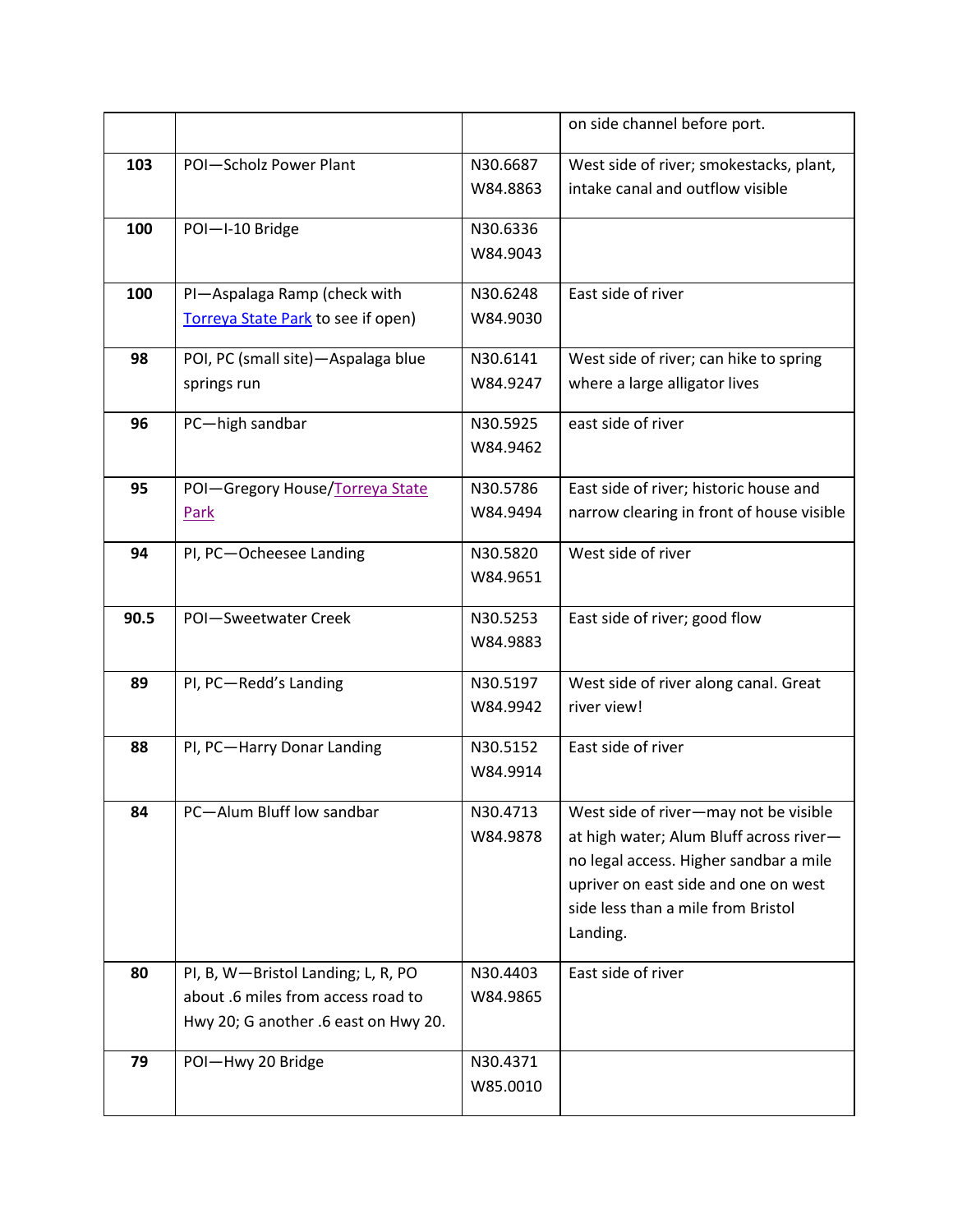| 78  | POI-Sutton Lake and Bayou            | N30.4323 | West side of river                          |
|-----|--------------------------------------|----------|---------------------------------------------|
|     |                                      | W85.0218 |                                             |
|     |                                      |          |                                             |
| 77  | PI-Neal Landing                      | N30.4235 | West side of river                          |
|     |                                      | W85.0324 |                                             |
| 77  | PC-long high sandbar                 | N30.4125 | East side of river. Another sandbar .5      |
|     |                                      | W85.0286 | on west side and at mile 74 on east         |
|     |                                      |          | side.                                       |
|     |                                      |          |                                             |
| 71  | POI-Old River                        | N30.3785 | West side of river                          |
|     |                                      | W85.0333 |                                             |
|     |                                      |          |                                             |
| 63  | PI, B, W, PC-Estifinulga County Park | N30.3083 | East side of river, camping allowed;        |
|     |                                      | W85.0400 | large low sandbar across river is also a    |
|     |                                      |          | good primitive campsite. If this one is     |
|     |                                      |          | under water, a higher site is a quarter     |
|     |                                      |          | mile downstream on east side.               |
| 58  | POI-Mary Slough/Lake Iamonia         | N30.2729 | West side of river; potential side trip     |
|     |                                      | W85.0631 |                                             |
|     |                                      |          |                                             |
| 55  | PC-high sandbar                      | N30.2481 | east side of river                          |
|     |                                      | W85.0796 |                                             |
| 47  | PC-high sandbar                      | N30.1780 | east side of river                          |
|     |                                      | W85.1361 |                                             |
|     |                                      |          |                                             |
| 45  | PI-Iola Landing                      | N30.1629 | West side of river a short ways up          |
|     |                                      | W85.1412 | slough                                      |
|     |                                      |          |                                             |
| 43  | POI-Florida River                    | N30.1434 | East side of river                          |
|     |                                      | W85.1310 |                                             |
| 42  | PI, B, W-Gaskin Park, Wewahitchka    | N30.1318 | West side or river                          |
|     |                                      | W85.1423 |                                             |
|     |                                      |          |                                             |
| 41  | POI-Chipola Cutoff                   | N30.1289 | West side of river. It is a total of almost |
|     |                                      | W85.1466 | 6 miles to Dead Lakes Campground.           |
| 41A | POI-entrance to West Arm leading to  | N30.1418 | Left side of main channel; large dead       |
|     | Dead Lakes Park Campground           | W85.1768 | cypress marked with ribbons and             |
|     |                                      |          | reflectors                                  |
|     |                                      |          |                                             |
| 41B | C, W, B, PI-Dead Lakes Park          | N30.1360 | Keep right in West Arm but avoid first      |
|     |                                      |          |                                             |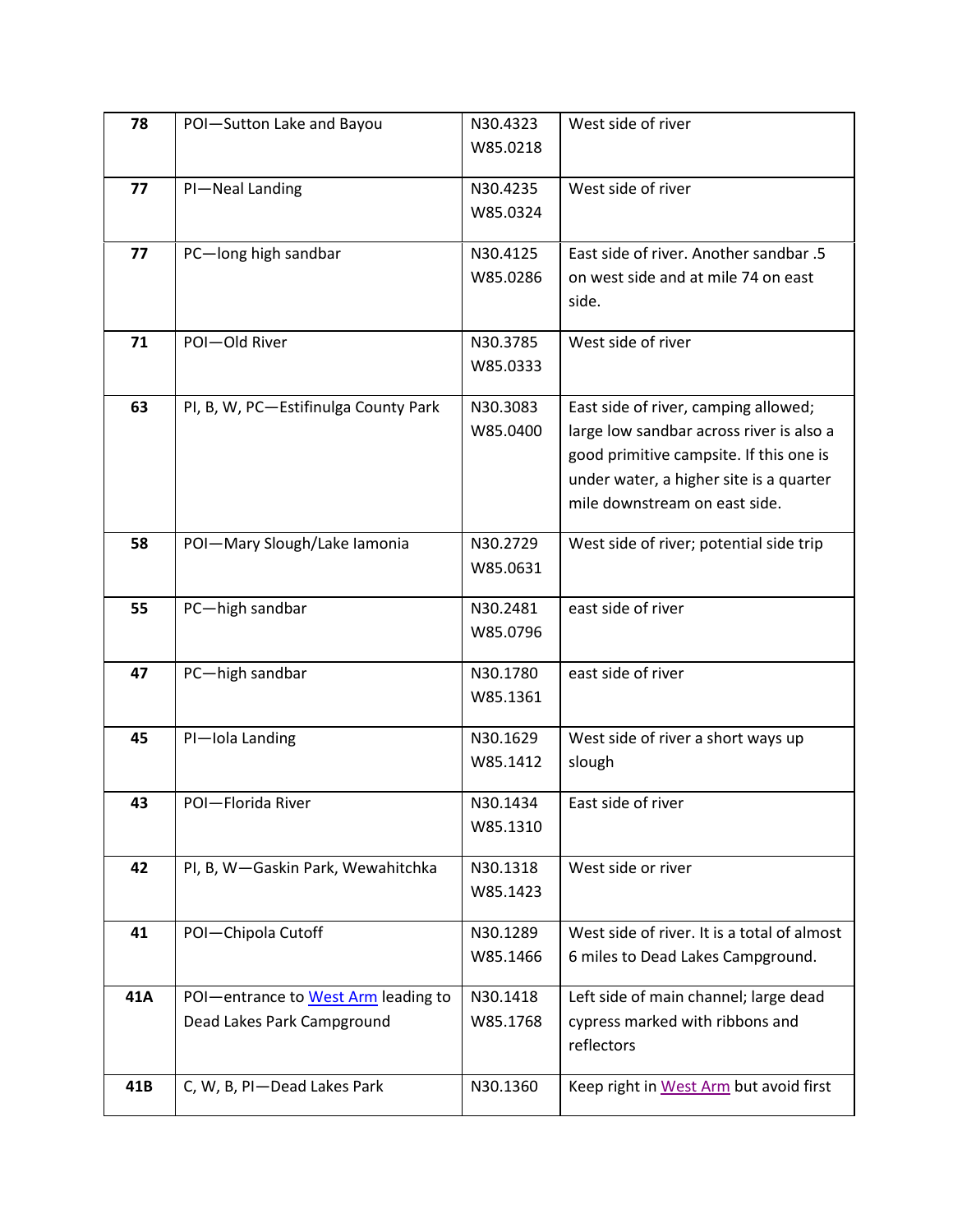|     | Campground                            | W85.1993 | slough on right. It is about 1.5 miles to |
|-----|---------------------------------------|----------|-------------------------------------------|
|     |                                       |          | campground ramp. Secure kayaks and        |
|     |                                       |          | walk to campground. First-come, first     |
|     |                                       |          | serve for camping. Note: ramp is open     |
|     |                                       |          | but campground currently closed due       |
|     |                                       |          | to Hurricane Michael. Check website.      |
| 39  | PC-high sandbar                       | N30.1141 | East side of river; another sandbar       |
|     |                                       | W85.1431 | about .5 miles on west.                   |
| 36  | POI-Sand Mountain                     | N30.0926 | West side of river; largest of the spoil  |
|     |                                       | W85.1531 | disposal sites from dredging              |
| 35  | POI-River Styx                        | N30.0871 | East side of river                        |
|     |                                       | W85.1364 |                                           |
| 29  | POI-Battle Bend                       | N30.0176 | East side of river                        |
|     |                                       | W85.1003 |                                           |
| 26  | POI-Chipola River                     | N30.0125 | West side of river                        |
|     |                                       | W85.0885 |                                           |
| 26  | POI-Kennedy Creek                     | N30.0045 | East side of river                        |
|     |                                       | W85.0623 |                                           |
|     |                                       |          |                                           |
| 24  | POI-Brushy Creek                      | N29.9902 | East side of river                        |
|     |                                       | W85.0405 |                                           |
| 22  | POI-Owl Creek                         | N29.9719 | East side of river; leads 1.5 miles to    |
|     |                                       | W85.0246 | Hickory Landing Campground. Little or     |
|     |                                       |          | no current. Scenic creek worth            |
|     |                                       |          | exploring along with Devon Creek          |
|     |                                       |          | (N29.9799 W85.0186), which branches       |
|     |                                       |          | off to the south if water is high enough. |
| 22A | C, PI, W, B-Hickory Landing           | N29.9884 | 1.5 miles up Owl Creek on right. U.S.     |
|     | Campground                            | W85.0141 | Forest Service campground; no             |
|     |                                       |          | electricity.                              |
| 19  | POI, B-Prospect Bluff Historic Sites  | N29.9383 | East side of river; site of 1816 battle   |
|     | (note: check first to see if site has | W85.0122 | between United States and free blacks,    |
|     | reopened from Hurricane Michael)      |          | runaway slaves and Seminole Indians.      |
|     |                                       |          |                                           |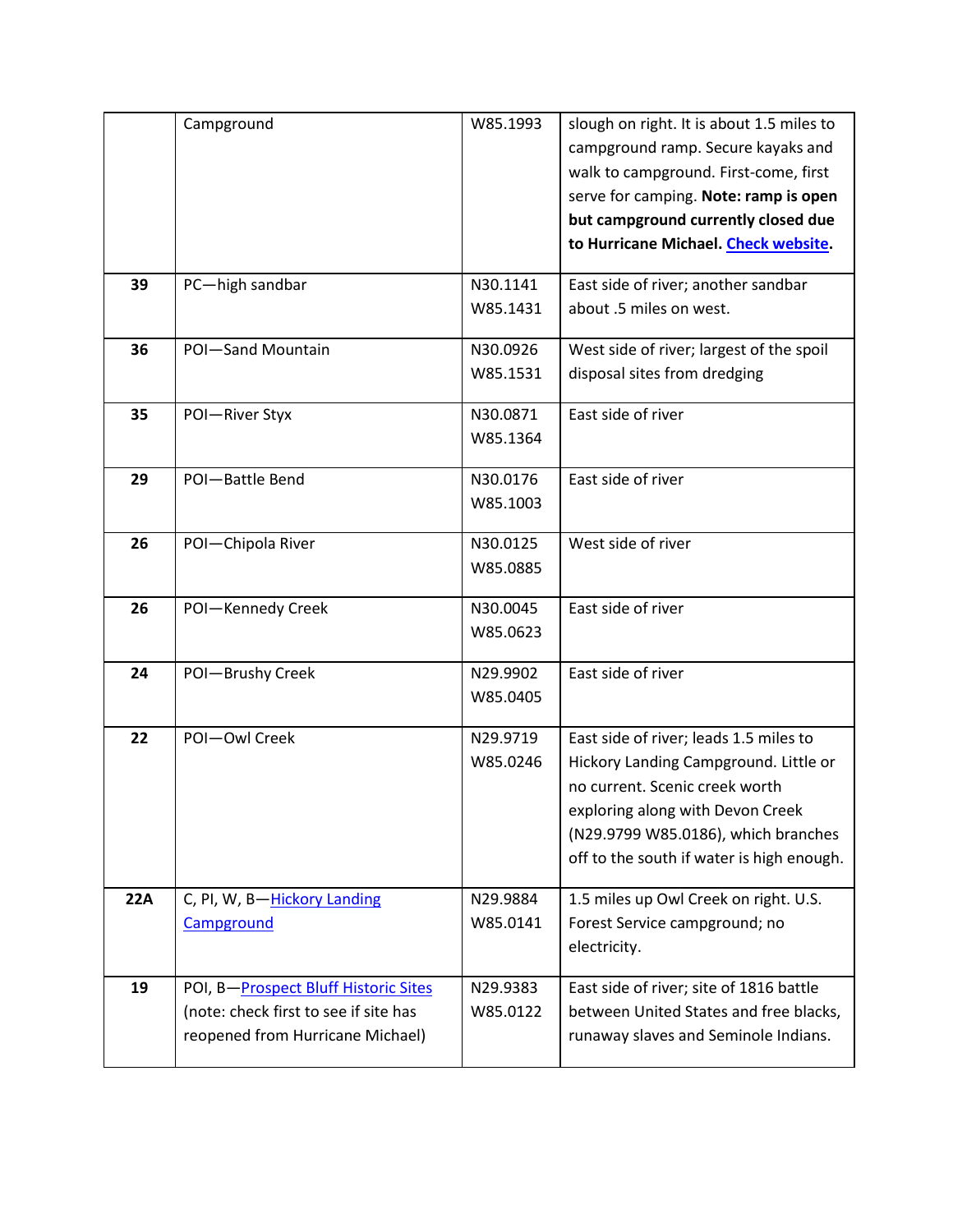| 265-3676 for free camping permit.<br>W85.0117                                                           |  |
|---------------------------------------------------------------------------------------------------------|--|
|                                                                                                         |  |
|                                                                                                         |  |
|                                                                                                         |  |
| POI, PI, PC-Bloody Bluff Landing; call<br>N29.8733<br>East side of river; site of another 1816<br>15    |  |
| 850-265-3676 for free camping<br>battle between American soldiers and<br>W85.0109                       |  |
| blacks and Indians.<br>permit.                                                                          |  |
|                                                                                                         |  |
| West side of river<br>14<br>PC-high sandbar<br>N29.8634                                                 |  |
| W85.0149                                                                                                |  |
| East side of river; part of Apalachicola<br>13<br>POI-Humphreys Slough<br>N29.8536                      |  |
| Paddling Trails System (FWC)<br>W85.0209                                                                |  |
|                                                                                                         |  |
| West side of river<br>POI-Brothers River<br>12<br>N29.8453                                              |  |
| W85.0330                                                                                                |  |
|                                                                                                         |  |
| 10<br>POI-St. Marks River<br>East side of river; empties into East Bay<br>N29.8243                      |  |
| W85.0204                                                                                                |  |
| POI-Jackson River<br>6<br>N29.7790                                                                      |  |
| West side of river; leads to Lake<br>W85.0505<br>Wimico                                                 |  |
|                                                                                                         |  |
| West side of river; limited hours. Large<br>PI-Box-R Wildlife Management Area,<br>N29.7684<br>4         |  |
| sandbar across river (Second Sand Bar)<br><b>Abercrombie Landing</b><br>W85.0433                        |  |
|                                                                                                         |  |
| East side of river; part of Apalachicola<br>POI-Acorn lake Creek<br>N29.7660<br>4                       |  |
| W85.0291<br>Paddling Trails System (FWC)                                                                |  |
| PI-Apalachicola Battery Park; R, L, G<br>Hug western shore; just past Hwy 98<br>$\mathbf 0$<br>N29.7235 |  |
| nearby in downtown.<br>W84.9819<br>Bridge, turn right into canal to boat                                |  |
| landing. There is also a primitive                                                                      |  |
|                                                                                                         |  |
| landing beneath the bridge.                                                                             |  |